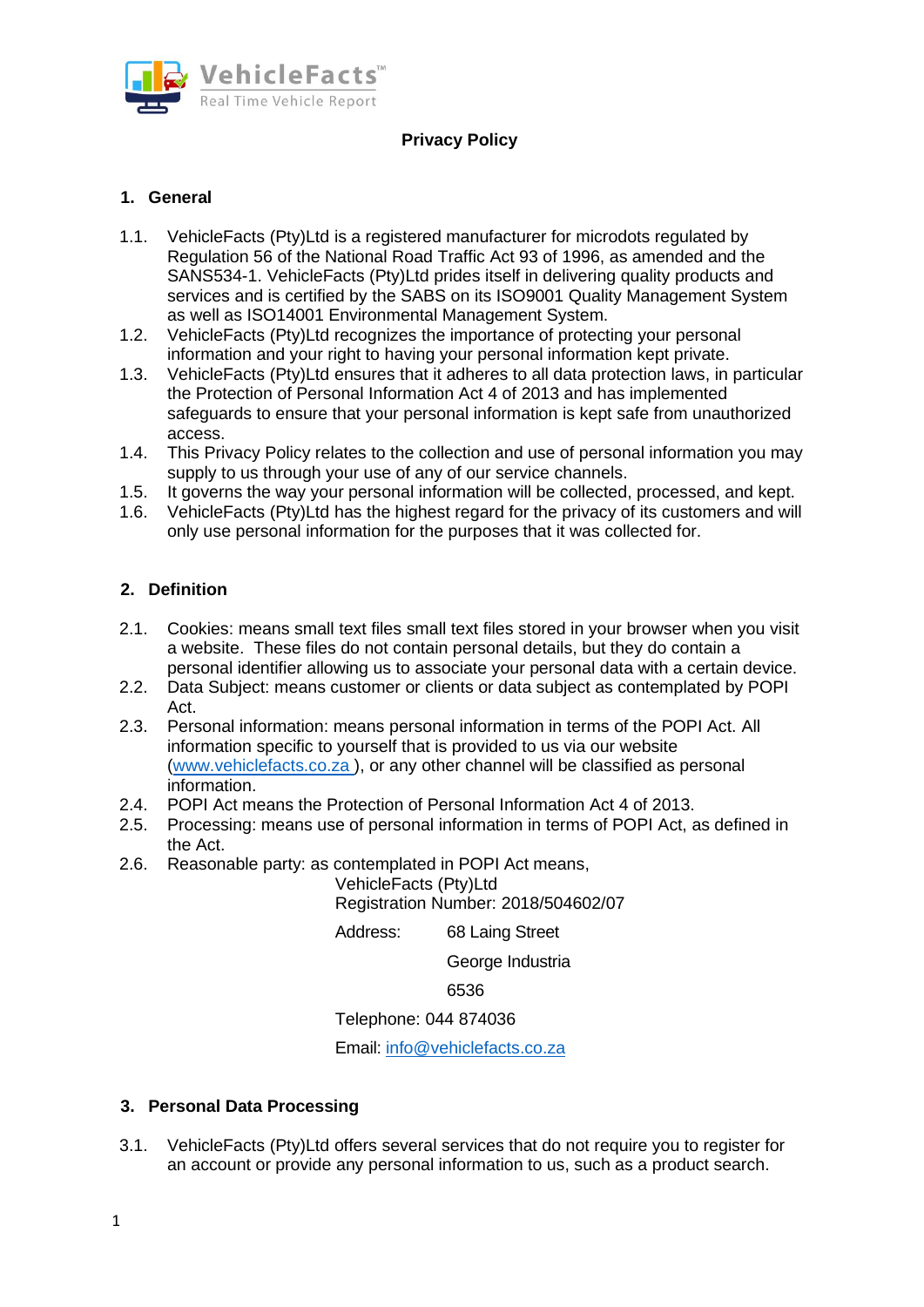

- 1.1. When personal information is required, you will be notified when your personal information is being collected and processed.
- 1.2. For instance, we use cookies to collect personal identifier to associate your personal data with a certain device.
- 1.3. Vehiclefacts(Pty) Ltd ensures that your personal information is used lawfully and in a transparent manner.
- 1.4. To provide our full range of services, we may collect, with your consent if required, the following types of information:
	- a. Your name and surname,
	- b. Identity number, Passport number and/or date of birth,
	- c. Contact details,
	- d. Physical address,
	- e. Email address
- 1.5. The personal information will be collected from you directly, unless it is contained in a public record, or it was made public by you.

## **2. Consent**

- 2.1. You (as a customer or data subject) must give consent for the collection and use of your personal data and register an account.
- 2.2. You (as a customer or data subject) must consent to the use of cookies when visiting our website (www.vehiclefacts.co.za) and accept cookies.

## **3. Withdraw of consent.**

- 3.1. It is your right to withdraw your consent, or refuse to provide personal information, or withhold your consent, but you must keep in mind that this withdrawal or refusal may limit our ability to provide the required services to you.
- 3.2. If you refuse to consent or remove or does not longer accept cookies that may prevent you from accessing certain aspects of our website where cookies are necessary or because the website forgot your preferences.
- 3.3. It is important to note that the VehicleFacts (Pty)Ltd will only collect information from you that is necessary and relevant to the service or product to be provided.

## **4. Notification**

- 4.1. When personal information is required, you will be notified when your personal information is being collected and processed, and for purposed it is being collected.
- 4.2. Below is a list of instances of where we will collect or use of your personal information without your consent or without notification:
	- a. If the same information previously collected with consent is collected for the same purpose.
	- b. If you consent to non-compliance.
	- c. If you will not be prejudiced by non-compliance
	- d. If we are required to do so by law.
	- e. If it is not reasonably practicable to obtain your consent.
	- f. If it will not to be use in a form in which you can be identified.
	- g. for historical, statistical or research purposes.
- 4.3. If your personal information was collected, or and used without your consent or not processed for the specific purpose, or in contravention of POPI Act, you have a right to lodge a complaint with the Information Regulator at: POPIAComplaints.IR@justice.gov.za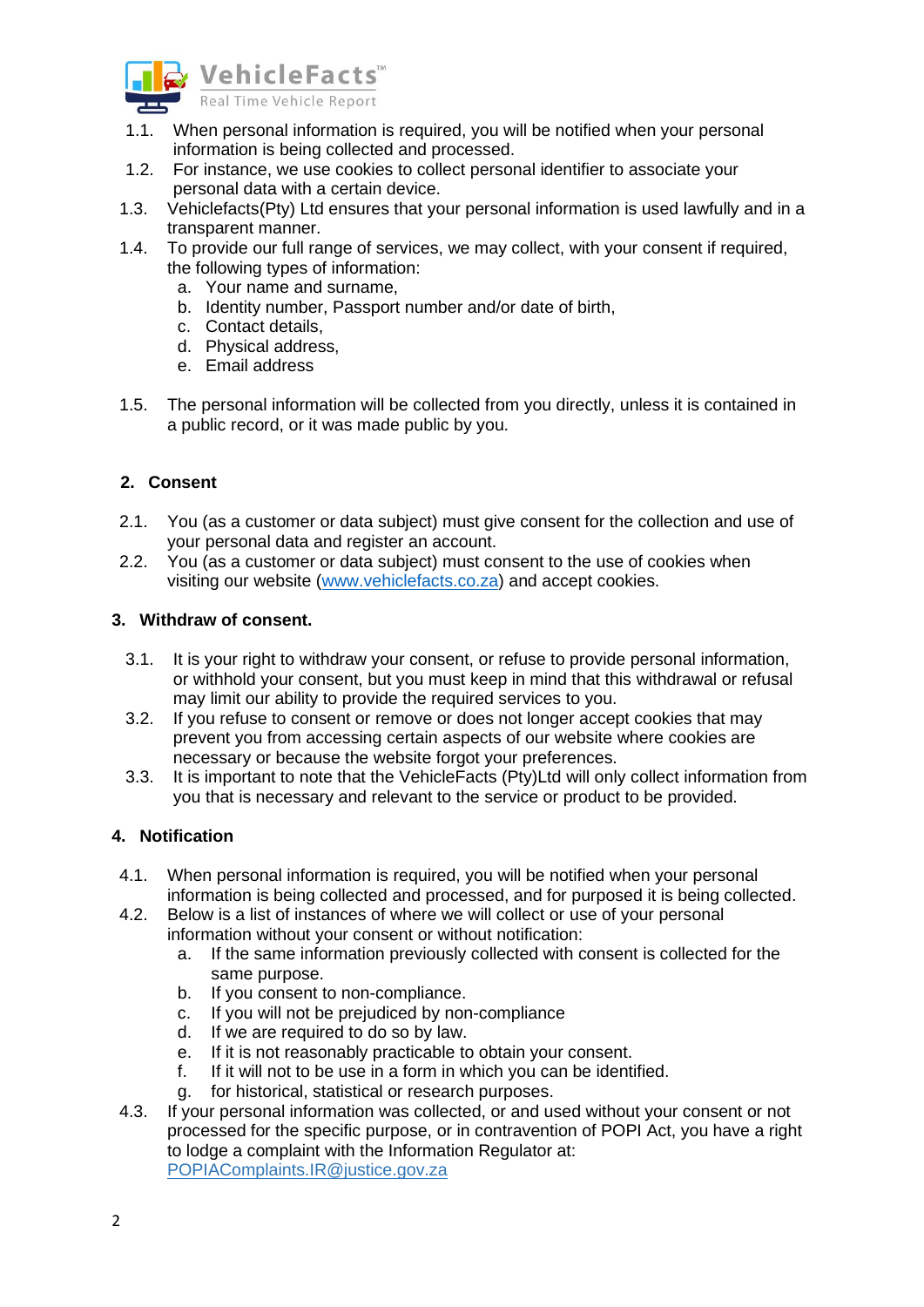

4.4. Should you at any time feel that you no longer wish to be contacted by us for any purpose whatsoever, you should advise us to that effect via email (info@vehiclefacts.co.za) or telephone (044 874036).

# **5. The use of Cookies**

- 5.1. We might use Cookies and other techniques to follow your movements on our website. This collects information that makes the website remember you and tells us how you use our website, web-related products, and services.
- 5.2. This, in turn, helps us make our website relevant to your interests and needs.
- 5.3. They also help us find information once you have logged in or help us link your browsing information to you and your personal information, for example, when you choose to register for a service.
- 5.4. We may use a persistent Cookie (a Cookie that stays linked to your browser) to record your details so we can recognize you if you visit our website again.
- 5.5. Cookies by themselves cannot be used to discover your identity.
- 5.6. Cookies do not damage your computer.
- 5.7. You can set your browser to notify you when you receive a Cookie.
- 5.8. This enables you to decide if you want to accept it or not.
- 5.9. If you choose not to accept Cookies from our Website this may limit its functionalities or performance.

## **6. Purpose**

- 6.1. We collect your personal information:
	- a. To enable VehicleFacts (Pty)Ltd to contact the user in the event of any query.
	- b. Fulfilling Orders and providing location-based and other services offered by us.
	- c. For Payment Processing.
	- d. Conducting research and analysis.
	- e. To ensure we have your most up to date information.
	- f. To communicate with you, either directly or through one of our partners, including customer service, to provide you with updates and other information relating to the website.
	- g. We will not use information collected about you for marketing purposes you have not consented to.
	- h. For Statistical analysis
	- i. To comply with legislative requirements.
- 3.2. This Personal information will be collected and be processed for that purpose only.

# **7. Protection of Personal Information**

- 7.1. We value the information that you choose to provide to us and, we therefore take reasonable steps to protect your personal information from loss, damage, or unauthorized alteration.
- 7.2. We also protect your personal information from unlawful access or use.
- 7.3. The information we maintain concerning our customers, all our employees and potential job applicants is stored in databases that have built-in safeguards and managerial procedures to ensure the privacy and confidentiality of that information.
- 7.4. VehicleFacts (Pty)Ltd uses state of the art technology and encryption to prevent any unauthorized access to your personal information.
- 7.5. We keep up to date with latest global developments in security technology to ensure that your transactions and personal information stored with us is adequately secured and always protected.
- 7.6. You can help to maintain the security of your user information by: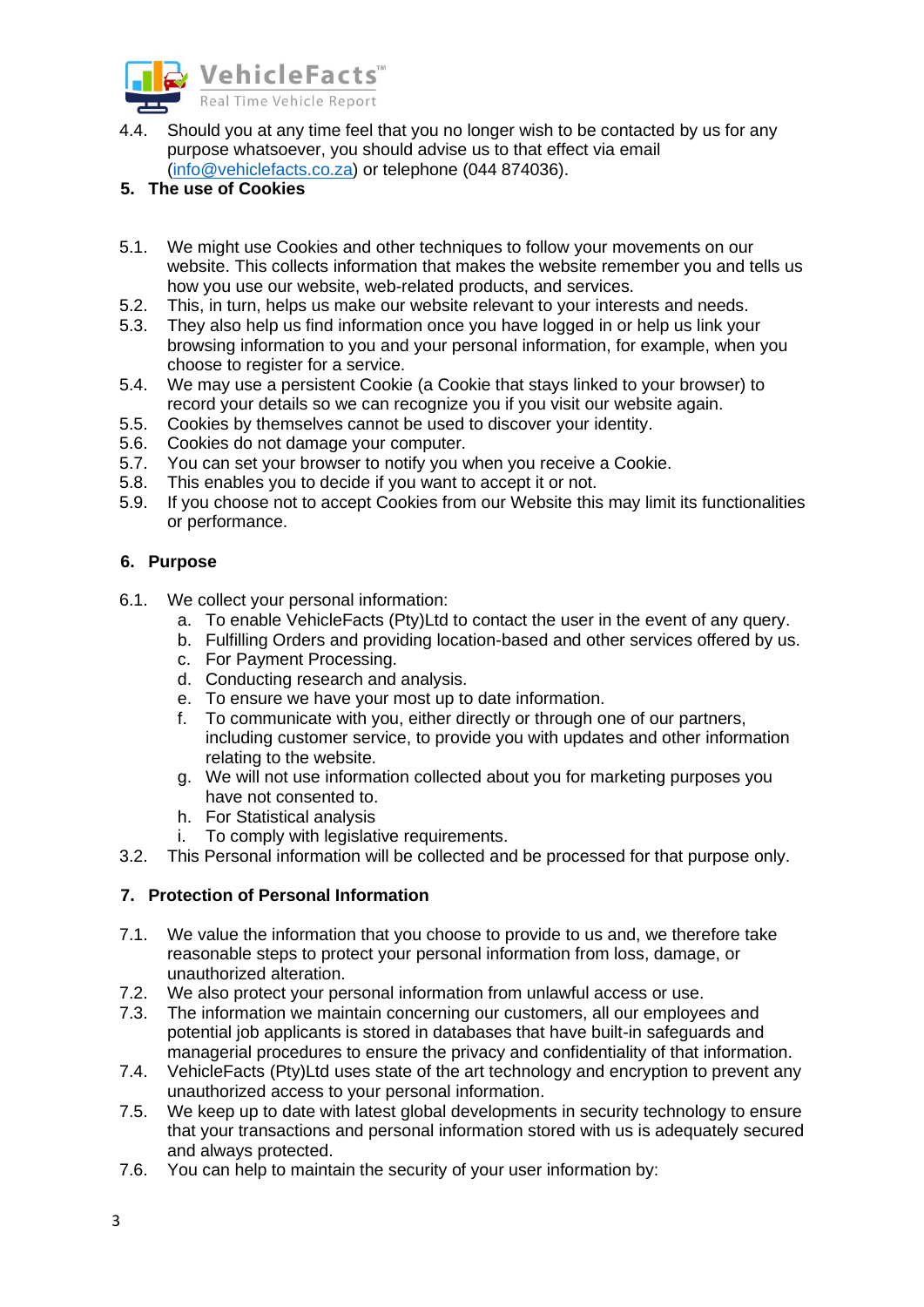

- a. Not sharing your user ID or password with anyone.
- b. Changing your user password regularly.
- c. Remembering to sign off after using the website services.
- d. Not leaving the user's computer unattended while conducting online transactions.
- e. Helping us to maintain accurate records by informing us when changes occur in the user's information enabling us to update our records accordingly.
- f. Not sending any confidential information via non-encrypted e-mail.
- g. Not supplying your user information to any site, you do not know or trust.
- 7.7. We retain all data that is required for us to discharge our business activities for an indefinite period for historical, statistical and research purposes.
- 7.8. We have established appropriate safeguards against the records being used for any other purposes.
- 7.9. Customer will be notified in writing as soon as reasonably possible, in case of unauthorized access to their personal information.

#### 8. **Sharing of Information**

- 8.1. VehicleFacts (Pty)Ltd does not and will not sell or provide personal information to third parties for independent use. We may, however, share personal information with our business partners if that information is required to provide the product, or service you have requested.
- 8.2. However, our business partners will adhere to using your information only as directed by Vehiclefacts(Pty)Ltd.
- 8.3. Below is a list of instances of where we will disclose or process your personal information without your consent:
	- a) If we are quired to do so by law.
	- b) It is in the public interest to do so.
	- c) We are ordered to do so by a court of law.
	- d) To comply with any regulation passed under relevant legislation, or any legal process.
	- e) To enforce and protect our rights and property (including intellectual property) and/or where we have a legitimate interest to do so.

#### **9. Retention**

- 3.3. We will retain your information for as long as we need it, given the purpose for which it was collected, or as required by law and any other statutory obligations.
- 3.4. Your information may be retained for varying periods from the end of our relationship, depending on regulatory requirements.
- 3.5. We will take all reasonable steps to destroy or deidentify the personal information that we hold when it is no longer required.

#### **10. Access to, Correction or Deleting of Personal Information**

10.1. You have a right to access, correct, or delete, if necessary, your personal information that we hold by emailing us at info@vehiclefacts.co.za.

## **11. Amendment**

11.1. This policy may be updated from time to time to reflect any amendments made to applicable Laws or policy directives and guidelines.